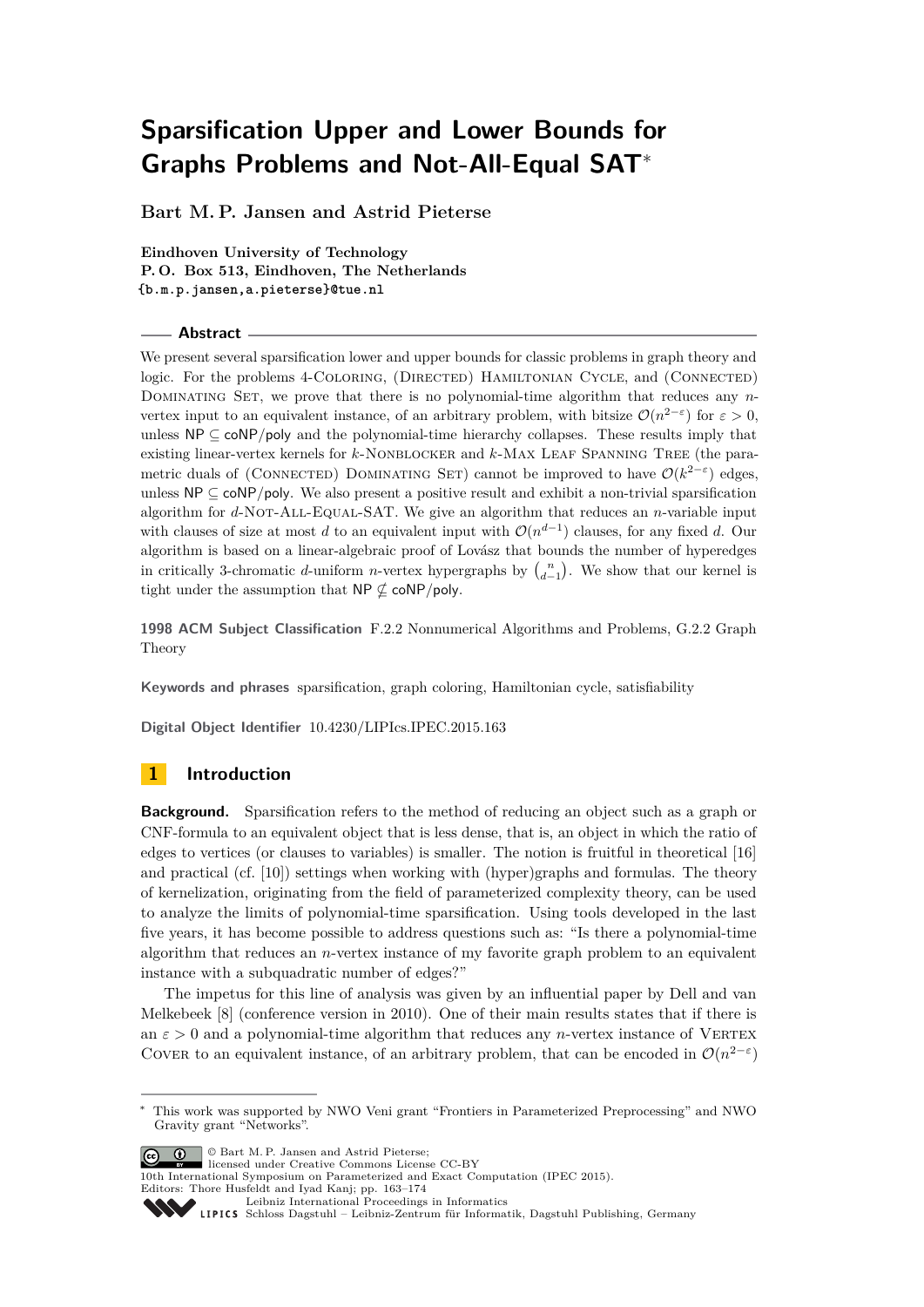bits, then  $NP \subseteq \text{coNP}/\text{poly}$  and the polynomial-time hierarchy collapses. Since any nontrivial input  $(G, k)$  of VERTEX COVER has  $k \leq n = |V(G)|$ , their result implies that the number of edges in the 2*k*-vertex kernel for *k*-VERTEX COVER [\[22\]](#page-11-4) cannot be improved to  $\mathcal{O}(k^{2-\epsilon})$ unless NP ⊆ coNP*/*poly.

Using related techniques, Dell and van Melkebeek also proved important lower bounds for *d*-CNF-SAT problems: testing the satisfiability of a propositional formula in CNF form, where each clause has at most *d* literals. They proved that for every fixed integer  $d \geq 3$ , the existence of a polynomial-time algorithm that reduces any *n*-variable instance of *d*-CNF-SAT to an equivalent instance, of an arbitrary problem, with  $\mathcal{O}(n^{d-\varepsilon})$  bits, for some  $\varepsilon > 0$  implies  $\mathsf{NP} \subseteq \mathsf{coNP/poly}.$  Their lower bound is tight: there are  $\mathcal{O}(n^d)$  possible clauses of size *d* over *n* variables, allowing an instance to be represented by a vector of  $\mathcal{O}(n^d)$  bits that specifies for each clause whether or not it is present.

**Our results.** We continue this line of investigation and analyze sparsification for several classic problems in graph theory and logic. We obtain several sparsification lower bounds that imply that the quadratic number of edges in existing linear-vertex kernels is likely to be unavoidable. When it comes to problems from logic, we give the—to the best of our knowledge—first example of a problem that *does* admit nontrivial sparsification: *d*-Not-All-Equal-SAT. We also provide a matching lower bound.

The first problem we consider is 4-Coloring, which asks whether the input graph has a proper vertex coloring with 4 colors. Using several new gadgets, we give a cross-composition [\[3\]](#page-11-5) to show that the problem has no compression of size  $\mathcal{O}(n^{2-\epsilon})$  unless NP ⊆ coNP/poly. To obtain the lower bound, we give a polynomial-time construction that embeds the logical  $\mathcal{O}(1)$ OR of a series of t size-n inputs of an NP-hard problem into a graph  $G'$  with  $\mathcal{O}(\sqrt{t} \cdot n^{\mathcal{O}(1)})$ vertices, such that  $G'$  has a proper 4-coloring if and only if there is a *yes*-instance among the inputs. The main structure of the reduction follows the approach of Dell and Marx [\[7\]](#page-11-6): we create a table with two rows and  $\mathcal{O}(\sqrt{t})$  columns and  $\mathcal{O}(n^{\mathcal{O}(1)})$  vertices in each cell. For each way of picking one cell from each row, we aim to embed one instance into the edge set between the corresponding groups of vertices. When the NP-hard starting problem is chosen such that the *t* inputs each decompose into two induced subgraphs with a simple structure, one can create the vertex groups and their connections such that for each pair of cells  $(i, j)$ , the subgraph they induce represents the  $i \cdot \sqrt{t} + j$ -th input. If there is a *yes*-instance among the inputs, this leads to a pair of cells that can be properly colored in a structured way. The challenging part of the reduction is to ensure that the edges in the graph corresponding to *no*-inputs do not give conflicts when extending this partial coloring to the entire graph.

The next problem we attack is Hamiltonian Cycle. We rule out compressions of size  $\mathcal{O}(n^{2-\varepsilon})$  for the directed and undirected variant of the problem, under the assumption that  $NP \nsubseteq \text{coNP/poly}$ . The construction is inspired by kernelization lower bounds for DIRECTED Hamiltonian Cycle parameterized by the vertex-deletion distance to a directed graph whose underlying undirected graph is a path [\[2\]](#page-11-7).

By combining gadgets from kernelization lower bounds for two different parameterizations of RED BLUE DOMINATING SET, we prove that there is no compression of size  $\mathcal{O}(n^{2-\epsilon})$  for DOMINATING SET unless  $NP \subseteq \text{coNP/poly}$ . The same construction rules out subquadratic compressions for Connected Dominating Set. These lower bounds have implications for the kernelization complexity of the parametric duals NONBLOCKER and MAX LEAF Spanning Tree of (Connected) Dominating Set. For both Nonblocker and Max LEAF there are kernels with  $\mathcal{O}(k)$  vertices [\[6,](#page-11-8) [11\]](#page-11-9) that have  $\Theta(k^2)$  edges. Our lower bounds imply that the number of edges in these kernels cannot be improved to  $\mathcal{O}(k^{2-\epsilon})$ , unless NP ⊆ coNP*/*poly.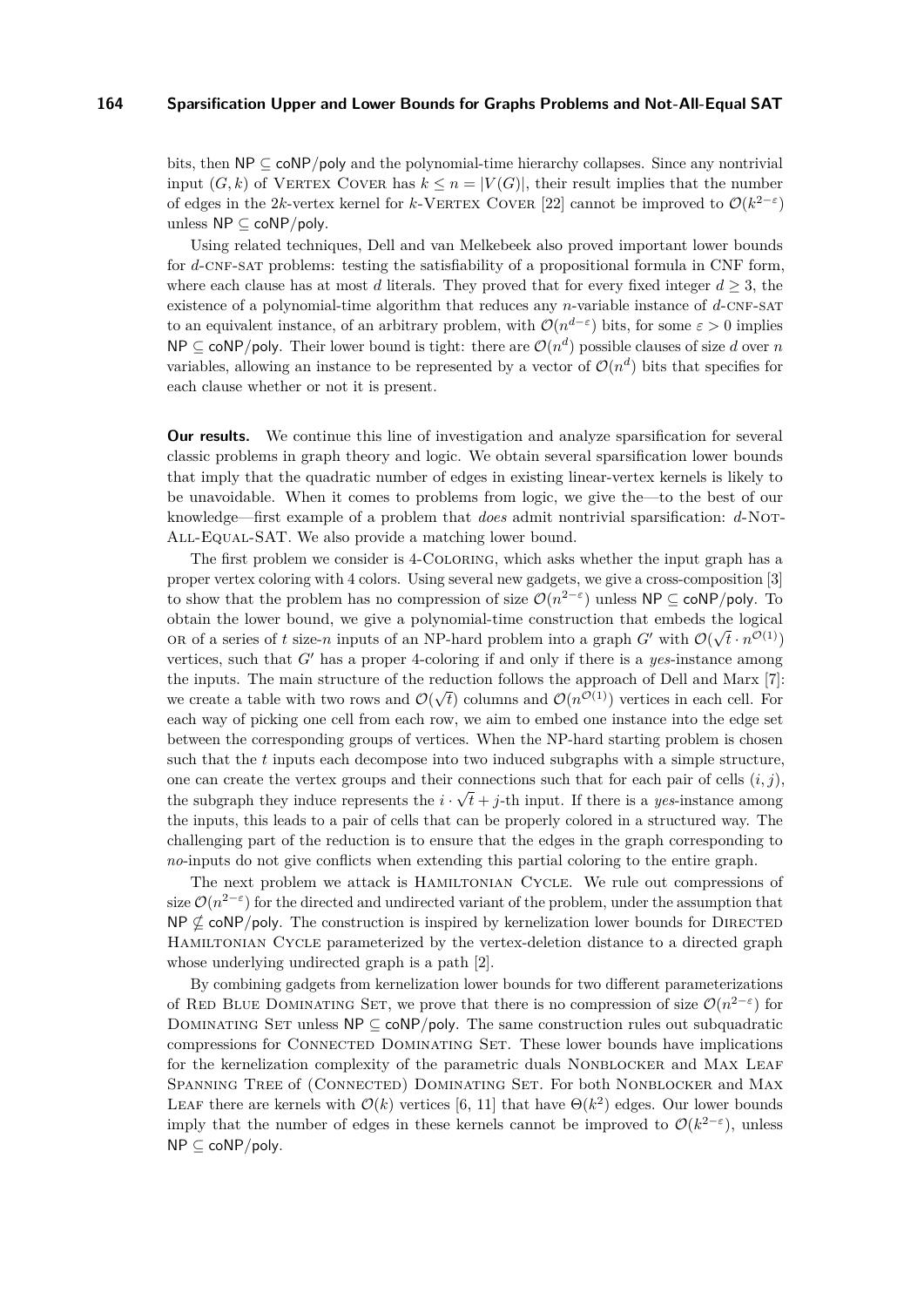#### **B. M. P. Jansen and A. Pieterse 165 165**

The final family of problems we consider is  $d$ -NOT-ALL-EQUAL-SAT for fixed  $d \geq 4$ . The input consists of a formula in CNF-form with at most *d* literals per clause. The question is whether there is an assignment to the variables such that each clause contains both a variable that evaluates to *true* and one that evaluates to *false*. There is a simple linear-parameter transformation from  $d$ -CNF-SAT to  $(d+1)$ -NAE-SAT that consists of adding one variable that occurs as a positive literal in all clauses. By the results of Dell and van Melkebeek discussed above, this implies that *d*-NAE-SAT does not admit compressions of size  $\mathcal{O}(n^{d-1-\epsilon})$  unless  $NP \subset \text{coNP/poly}$ . We prove the surprising result that this lower bound is tight! A linearalgebraic result due to Lovász [\[21\]](#page-11-10), concerning the size of critically 3-chromatic *d*-uniform hypergraphs, can be used to give a kernel for *d*-NAE-SAT with  $\mathcal{O}(n^{d-1})$  clauses for every fixed *d*. The kernel is obtained by computing the basis of an associated matrix and removing the clauses that can be expressed as a linear combination of the basis clauses.

**Related work.** Dell and Marx introduced the table structure for compression lower bounds in their study of compression for packing problems [\[7\]](#page-11-6). Hermelin and Wu [\[15\]](#page-11-11) analyzed similar problems. Other papers about polynomial kernelization and sparsification lower bounds include [\[5\]](#page-11-12) and [\[17\]](#page-11-13).

## **2 Preliminaries**

A parameterized problem Q is a subset of  $\Sigma^* \times \mathbb{N}$ , where  $\Sigma$  is a finite alphabet. Let  $\mathcal{Q}, \mathcal{Q}' \subseteq$  $\Sigma^* \times \mathbb{N}$  be parameterized problems and let  $h: \mathbb{N} \to \mathbb{N}$  be a computable function. A *generalized kernel for* Q *into* Q' of size  $h(k)$  is an algorithm that, on input  $(x, k) \in \Sigma^* \times \mathbb{N}$ , takes time polynomial in  $|x| + k$  and outputs an instance  $(x', k')$  such that: (i)  $|x'|$  and  $k'$  are bounded by  $h(k)$ , and (ii)  $(x', k') \in \mathcal{Q}'$  if and only if  $(x, k) \in \mathcal{Q}$ . The algorithm is a *kernel* for  $\mathcal{Q}$ if  $Q' = Q$ . It is a *polynomial (generalized) kernel* if  $h(k)$  is a polynomial.

Since a polynomial-time reduction to an equivalent sparse instance yields a generalized kernel, we will use the concept of generalized kernels in the remainder of this paper to prove the non-existence of such sparsification algorithms. We employ the cross-composition framework by Bodlaender *et al.* [\[3\]](#page-11-5), which builds on earlier work by several authors [\[1,](#page-11-14) [8,](#page-11-2) [13\]](#page-11-15).

**▶ Definition 1** (Polynomial equivalence relation). An equivalence relation  $\mathcal{R}$  on  $\Sigma^*$  is called a *polynomial equivalence relation* if the following conditions hold. (i) There is an algorithm that, given two strings  $x, y \in \Sigma^*$ , decides whether x and y belong to the same equivalence class in time polynomial in  $|x| + |y|$ . (ii) For any finite set  $S \subseteq \Sigma^*$  the equivalence relation R partitions the elements of *S* into a number of classes that is polynomially bounded in the size of the largest element of *S*.

<span id="page-2-0"></span>**Definition 2** (Cross-composition). Let  $L \subseteq \Sigma^*$  be a language, let R be a polynomial equivalence relation on  $\Sigma^*$ , let  $\mathcal{Q} \subseteq \Sigma^* \times \mathbb{N}$  be a parameterized problem, and let  $f : \mathbb{N} \to \mathbb{N}$ be a function. An on-*cross-composition of L into*  $Q$  (with respect to  $R$ ) *of cost*  $f(t)$  is an algorithm that, given *t* instances  $x_1, x_2, \ldots, x_t \in \Sigma^*$  of *L* belonging to the same equivalence class of R, takes time polynomial in  $\sum_{i=1}^{t} |x_i|$  and outputs an instance  $(y, k) \in \sum^* \times \mathbb{N}$  such that: (i) the parameter *k* is bounded by  $\mathcal{O}(f(t) \cdot (\max_i |x_i|)^c)$ , where *c* is some constant independent of *t*, and (ii)  $(y, k) \in \mathcal{Q}$  if and only if there is an  $i \in [t]$  such that  $x_i \in L$ .

<span id="page-2-1"></span>**► Theorem 3** ([\[3\]](#page-11-5)). Let  $L \subseteq \Sigma^*$  be a language, let  $\mathcal{Q} \subseteq \Sigma^* \times \mathbb{N}$  be a parameterized problem, and *let d, ε be positive reals. If L is NP-hard under Karp reductions, has an* or*-cross-composition into* Q with cost  $f(t) = t^{1/(d+o(1))}$ , where *t* denotes the number of instances, and Q has a *polynomial (generalized) kernelization with size bound*  $\mathcal{O}(k^{d-\varepsilon})$ , then NP  $\subseteq$  coNP/poly.

**I P E C ' 1 5**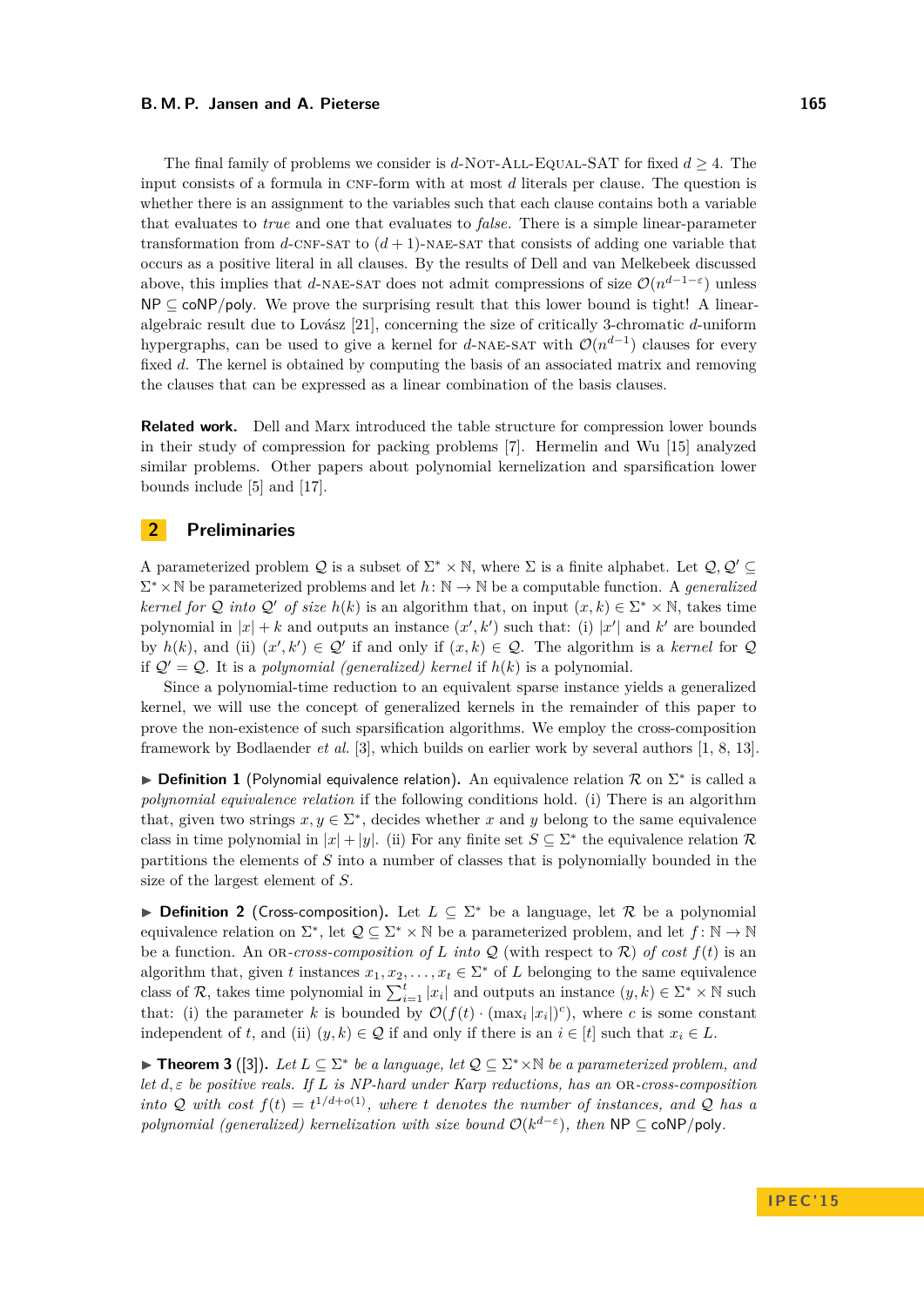<span id="page-3-1"></span><span id="page-3-0"></span>

<span id="page-3-2"></span>**Figure 1** Used gadgets with example colorings.

For  $r \in \mathbb{N}$  we will refer to an OR-cross-composition of cost  $f(t) = t^{1/r} \log(t)$  as a *degree-r cross-composition*. By Theorem [2,](#page-2-0) a degree-*r* cross-composition can be used to rule out generalized kernels of size  $\mathcal{O}(k^{r-\varepsilon})$ . We frequently use the fact that a polynomial-time linearparameter transformation from problem  $\mathcal Q$  to  $\mathcal Q'$  implies that any generalized kernelization lower bound for  $Q$ , also holds for  $Q'$  (cf. [\[3,](#page-11-5) [4\]](#page-11-16)). Let [*r*] be defined as  $[r] := \{x \in \mathbb{N} \mid 1 \le x \le r\}.$ For statements marked with a  $(\star)$ , the proof can be found in the full version [\[19\]](#page-11-17).

### **3 4-Coloring**

In this section we analyze the 4-Coloring problem, which asks whether it is possible to assign each vertex of the input graph one out of 4 possible colors, such that there is no edge whose endpoints share the same color. We show that 4-Coloring does not have a generalized kernel of size  $\mathcal{O}(n^{2-\epsilon})$ , by giving a degree-2 cross-composition from a tailor-made problem that will be introduced below. Before giving the construction, we first present and analyze some of the gadgets that will be needed.

► **Definition 4.** A *treegadget* is the graph obtained from a complete binary tree by replacing each vertex *v* by a triangle on vertices  $r_v$ ,  $x_v$  and  $y_v$ . Let  $r_v$  be connected to the parent of *v* and let  $x_v$  and  $y_v$  be connected to the left and right subtree of v. An example of a treegadget with 8 leaves is shown in Figure [1.](#page-3-0) If vertex  $v$  is the root of the tree, then  $r<sub>v</sub>$  is named the *root* of the treegadget. If *v* does not have a left subtree, then  $x_v$  is a *leaf* of this gadget, similarly, if  $v$  does not have a right subtree then we refer to  $y_v$  as a leaf of the gadget. Let the *height* of a treegadget be equal to the height of its corresponding binary tree.

It is easy to see that a treegadget is 3-colorable. The important property of this gadget is that if there is a color that does not appear on any leaf in a proper 3-coloring, then this must be the color of the root. See Figure [1a](#page-3-1) for an illustration.

<span id="page-3-3"></span>**I Lemma 5.** Let T be a treegadget with root r and let  $c: V(T) \rightarrow \{1,2,3\}$  be a proper 3*-coloring of*  $T$ *. If*  $k \in \{1,2,3\}$  *such that*  $c(v) \neq k$  *for every leaf*  $v$  *of*  $T$ *, then*  $c(r) = k$ *.* 

**Proof.** This will be proven using induction on the structure of a treegadget. For a single triangle, the result is obvious. Suppose we are given a treegadget of height *h* and that the statement holds for all treegadgets of smaller height. Consider the top triangle *r, x, y* where *r* is the root. Then, by the induction hypothesis, the roots of the left and right subtree (if non-empty) are colored using *k*. If the left or right subtree is empty, *x* or *y* is a leaf. Hence  $x$  and  $y$  do not use color  $k$ . Since  $x, y, r$  is a triangle,  $r$  has color  $k$  in the 3-coloring.

The following lemma will be used in the correctness proof of the cross-composition to argue that the existence of a single *yes*-input is sufficient for 4-colorability of the entire graph.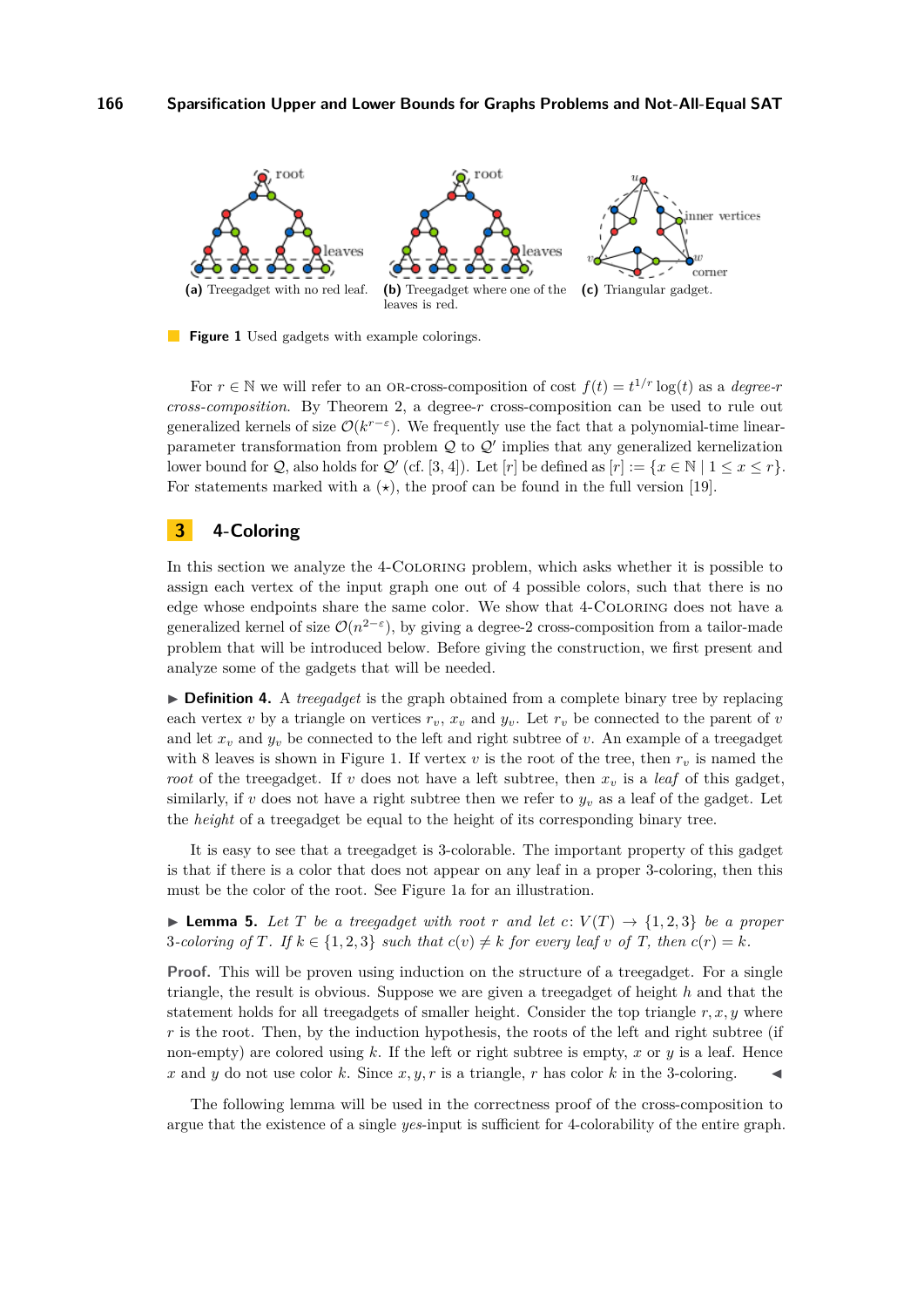<span id="page-4-2"></span>**► Lemma 6.** Let  $T$  be a treegadget with leaves  $L \subseteq V(T)$  and root  $r$ *. Any* 3-coloring  $c': L \to \{1, 2, 3\}$  *that is proper on*  $T[L]$  *can be extended to a proper* 3*-coloring of*  $T$ *. If there is a leaf*  $v \in L$  *such that*  $c'(v) = i$ , then such an extension exists with  $c(r) \neq i$ .

**Proof.** We will prove this by induction on the height of the treegadget. For a single triangle, the result is obvious. Suppose the lemma is true for all treegadgets up to height *h* − 1 and we are given a treegadget of height *h* with root triangle *r, x, y* and with coloring of the leaves *c* 0 . Let one of the leaves be colored using *i*. Without loss of generality assume this leaf is in the left subtree, which is connected to *x*. By the induction hypothesis, we can extend the coloring restricted to the leaves of the left subtree to a proper 3-coloring of the left subtree such that  $c(r_1) \neq i$ . We assign color *i* to *x*. Since *c*' restricted to the leaves in the right subtree is a proper 3-coloring of the leaves in the right subtree, by induction we can extend that coloring to a proper 3-coloring of the right subtree. Suppose the root of this subtree gets color  $j \in \{1, 2, 3\}$ . We now color *y* with a color  $k \in \{1, 2, 3\} \setminus \{i, j\}$ , which must exist. Finally, choose  $c(r) \in \{1, 2, 3\} \setminus \{i, k\}$ . By definition, the vertices *r*, *y*, and *x* are now assigned a different color. Both *x* and *y* have a different color than the root of their corresponding subtree, thereby *c* is a proper coloring. We obtain that the defined coloring *c* is a proper coloring extending  $c'$  with  $c(r) \neq i$ .

I **Definition 7.** A *triangular gadget* is a graph on 12 vertices depicted in Figure [1c.](#page-3-2) Vertices *u, v*, and *w* are the *corners* of the gadget, all other vertices are referred to as *inner vertices*.

It is easy to see that a triangular gadget is always 3-colorable in such a way that every corner gets a different color. Moreover, we make the following observation.

<span id="page-4-1"></span> $\triangleright$  **Observation 8.** Let G be a triangular gadget with corners  $u,v$  and  $w$  and let  $c: V(G) \rightarrow$  $\{1,2,3\}$  *be a proper* 3*-coloring of G. Then*  $c(v) \neq c(u) \neq c(v)$ . Furthermore, every *partial coloring that assigns distinct colors to the three corners of a triangular gadget can be extended to a proper* 3*-coloring of the entire gadget.*

Having presented all the gadgets we use in our construction, we now define the source problem for the cross-composition. It is a variant of the problem that was used to prove kernel lower bounds for CHROMATIC NUMBER parameterized by vertex cover [\[3\]](#page-11-5).

2-3-Coloring with Triangle Split Decomposition **Input:** A graph *G* with a partition of its vertex set into  $X \cup Y$  such that  $G[X]$  is an edgeless graph and  $G[Y]$  is a disjoint union of triangles. Question: Is there a proper 3-coloring  $c: V(G) \to \{1, 2, 3\}$  of *G*, such that  $c(x) \in \{1, 2\}$ for all  $x \in X$ ? We will refer to such a coloring as a 2-3-coloring of G.

<span id="page-4-0"></span>► Lemma 9 ( $\star$ ). 2-3-COLORING WITH TRIANGLE SPLIT DECOMPOSITION *is NP-complete.* 

<span id="page-4-3"></span>I **Theorem 10.** 4-Coloring *parameterized by the number of vertices n does not have a generalized kernel of size*  $O(n^{2-\epsilon})$  *for any*  $\epsilon > 0$ *, unless*  $NP \subseteq \text{coNP/poly}$ *.* 

**Proof.** By Theorem [3](#page-2-1) and Lemma [9](#page-4-0) it suffices to give a degree-2 cross-composition from the 2-3-coloring problem defined above into 4-Coloring parameterized by the number of vertices. For ease of presentation, we will actually give a cross-composition into the 4-List Coloring problem, whose input consists of a graph *G* and a list function that assigns every vertex  $v \in V(G)$  a list  $L(v) \subseteq [4]$  of allowed colors. The question is whether there is a proper coloring of the graph in which every vertex is assigned a color from its list. The 4-LIST Coloring reduces to the ordinary 4-Coloring by a simple transformation that adds a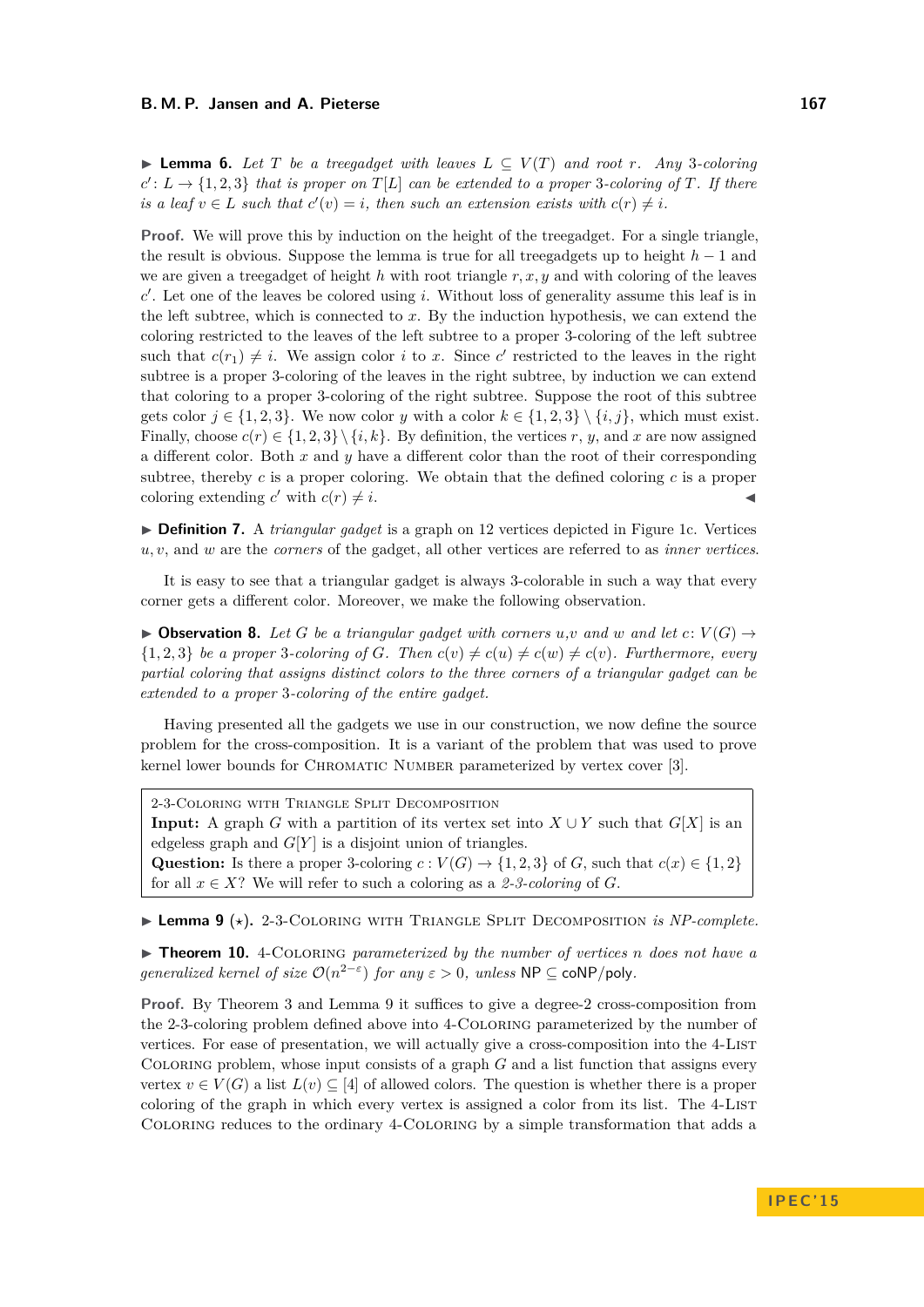<span id="page-5-0"></span>

**Figure 2** Graph *G*<sup> $\prime$ </sup> for  $t' = 4$ ,  $m = 3$  and  $n = 2$ . Edges between vertices in *S* and *T* are left out.

4-clique to enforce the color lists, which will prove the theorem. For now, we focus on giving a cross-composition into 4-LIST COLORING.

We start by defining a polynomial equivalence relation on inputs of 2-3-COLORING WITH Triangle Split Decomposition. Let two instances of 2-3-Coloring with Triangle SPLIT DECOMPOSITION be equivalent under equivalence relation  $\mathcal R$  when they have the same number of triangles and the independent sets also have the same size. It is easy to see that  $\mathcal R$  is a polynomial equivalence relation. By duplicating one of the inputs, we can ensure that the number of inputs to the cross-composition is an even power of two; this does not change the value of or, and increases the total input size by at most a factor four. We will therefore assume that the input consists of t instances of 2-3-COLORING WITH TRIANGLE SPLIT DECOMPOSITION such that  $t = 2^{2i}$  for some integer *i*, implying that  $\sqrt{t}$  and log  $\sqrt{t}$ spectral DECOMPOSITION such that  $t = 2$  for some integer *t*, implying that  $\sqrt{t}$  and  $\log \sqrt{t}$  are integers. Let  $t' := \sqrt{t}$ . Enumerate the instances as  $X_{i,j}$  for  $1 \le i, j \le t'$ . Each input  $X_{i,j}$ consists of a graph  $G_{i,j}$  and a partition of its vertex set into sets *U* and *V*, such that *U* is an independent set of size *m* and  $G_{i,j}[V]$  consists of *n* vertex-disjoint triangles. Enumerate the vertices in *U* and *V* as  $u_1, \ldots, u_m$  and  $v_1, \ldots, v_{3n}$ , such that vertices  $v_{3\ell-2}, v_{3\ell-1}$  and  $v_{3\ell}$ form a triangle, for  $\ell \in [n]$ . We will create an instance *G'* of the 4-LIST-COLORING problem, which consists of a graph  $G'$  and a list function  $L$  that assigns each vertex a subset of the color palette  $\{x, y, z, a\}$ . Refer to Figure [2](#page-5-0) for a sketch of  $G'$ .

- **1.** Initialize *G*<sup> $\prime$ </sup> as the graph containing *t*<sup> $\prime$ </sup> sets of *m* vertices each, called *S<sub>i</sub>* for  $i \in [t']$ . Label the vertices in each of these sets as  $s^i_\ell$  for  $i \in [t']$ ,  $\ell \in [m]$  and let  $L(s^i_\ell) := \{x, y, a\}$ .
- **2.** Add *t*' sets of *n* triangular gadgets each, labeled  $T_j$  for  $j \in [t']$ . Label the corner vertices in  $T_j$  as  $t^j_\ell$  for  $\ell \in [3n]$ , such that vertices  $t^j_{3\ell-2}, t^j_{3\ell-1}$  and  $t^j_{3\ell}$  are the corner vertices of one of the gadgets for  $\ell \in [n]$ . Let  $L(t^j_\ell) := \{x, y, z\}$  and for any inner vertex *v* of a triangular gadget, let  $L(v) := \{x, y, z, a\}.$
- **3.** Connect vertex  $s_k^i$  to vertex  $t_\ell^j$  if in graph  $G_{i,j}$  vertex  $u_k$  is connected to  $v_\ell$ , for  $k \in [m]$ and  $\ell \in [3n]$ . By this construction, the subgraph of *G'* induced by  $S_i \cup T_j$  is isomorphic to the graph obtained from  $G_{i,j}$  by replacing each triangle with a triangular gadget.
- **4.** Add a treegadget  $G_S$  with  $t'$  leaves to  $G'$  and enumerate these leaves as  $1, \ldots, t'$ ; recall that  $t'$  is a power of two. Connect the *i*'th leaf of  $G_S$  to every vertex in  $S_i$ . Let the root of  $G_S$  be  $r_S$  and define  $L(r_S) := \{x, y\}$ . For every other vertex *v* in  $G_S$  let  $L(v) := \{x, y, a\}$ .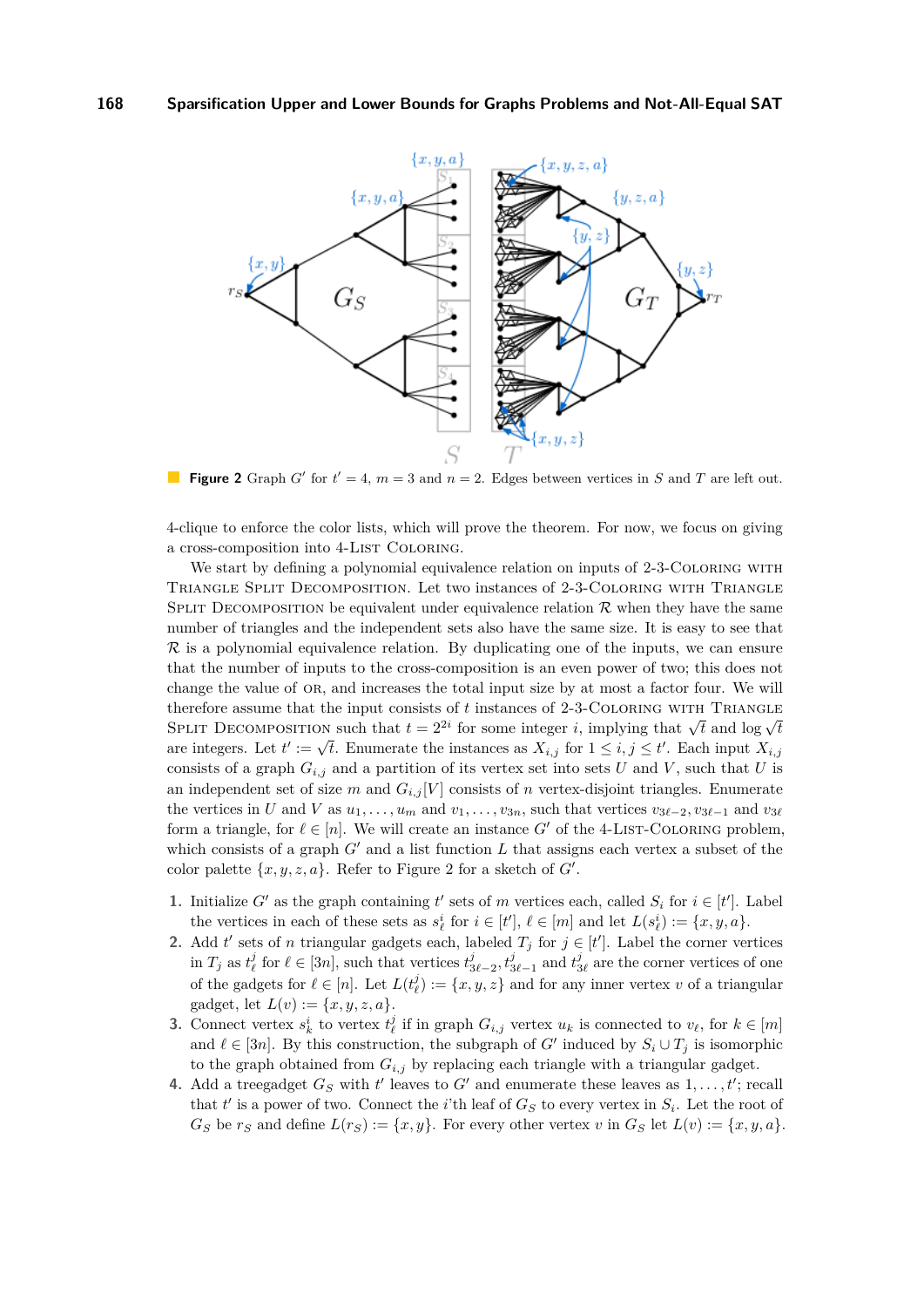#### **B. M. P. Jansen and A. Pieterse 169**

**5.** Add a treegadget  $G_T$  with  $2t'$  leaves to  $G'$  and enumerate these leaves as  $1, \ldots, 2t'$ . For  $j \in [t']$ , connect every inner vertex of a triangular gadget in group  $T_j$  to leaf number  $2j - 1$  of  $G_T$ . For every leaf *v* with an even index let  $L(v) := \{y, z\}$  and let the root  $r_T$ have list  $L(r_T) := \{y, z\}$ . For every other vertex *v* of gadget  $G_T$  let  $L(v) := \{y, z, a\}$ .

## ► **Claim 11.** *The graph G*<sup> $\prime$ </sup> *is* 4*-list-colorable*  $\Leftrightarrow$  *some input instance*  $X_{i^*j^*}$  *is* 2*-*3*-colorable.*

**Proof.** ( $\Rightarrow$ ) Suppose we are given a 4-list coloring *c* for *G'*. By definition,  $c(r_S) \neq a$ . From Lemma [5](#page-3-3) it follows that there is a leaf *v* of  $G_S$  such that  $c(v) = a$ . This leaf is connected to all vertices in some  $S_{i^*}$ , which implies that none of the vertices in  $S_{i^*}$  are colored using *a*. Therefore all vertices in  $S_{i^*}$  are colored using *x* and *y*. Similarly the gadget  $G_T$  has at least one leaf *v* such that  $c(v) = a$ , note that this must be a leaf with an odd index. Therefore there exists  $T_{j^*}$  where all vertices are colored using  $x,y$  or  $z$ . Thereby in  $S_{i^*} \cup T_{j^*}$  only three colors are used, such that *S<sup>i</sup>* <sup>∗</sup> is colored using only two colors. Using Observation [8](#page-4-1) and the fact that  $G'[S_{i^*} \cup T_{j^*}]$  is isomorphic to the graph obtained from  $G_{i^*,j^*}$  by replacing triangles by triangular gadgets, we conclude that  $X_{i^*j^*}$  has a proper 2-3-coloring.

(←) Suppose  $c: V(G_{i^*,j^*})$  →  $\{x, y, z\}$  is a proper 2-3-coloring for  $X_{i^*,j^*}$ . We will construct a 4-list coloring  $c' : V(G') \to \{x, y, z, a\}$  for  $G'$ . For  $u_k, k \in [m]$  in instance  $X_{i^*, j^*}$  let  $c'(s_k^{i^*}) := c(u_k)$  and for  $v_\ell$  for  $\ell \in [3n]$  let  $c'(t_\ell^{j^*})$  $\binom{j^*}{\ell} := c(v_{\ell}).$  Let  $c'(s_{\ell}^i) := a$  for  $i \neq i^*$  and *l* ∈ [*n*], furthermore let  $c'(t_{\ell}^j) := z$  for  $j \neq j^*$  and  $\ell \in [3m]$ . For triangular gadgets in  $T_{j^*}$  the coloring *c*' defines all corners to have distinct colors; by Observation [8](#page-4-1) we can color the inner vertices consistently using  $\{x, y, z\}$ . For  $T_j$  with  $j \in [t']$  and  $j \neq j^*$ , the corners of triangular gadgets have color *z* and we can now consistently color the inner vertices using  $\{x, y, a\}$ .

The leaf of gadget  $G_S$  that is connected to  $S_{i^*}$  can be colored using a. Every other leaf can use both *x* and *y*, so we can properly 3-color the leaves such that one leaf has color *a*. From Lemma [6](#page-4-2) it follows that we can consistently 3-color *G<sup>S</sup>* such that the root *r<sup>S</sup>* does not receive color *a*, as required by  $L(r<sub>S</sub>)$ . Similarly, in triangular gadgets in  $T<sub>j</sub>$ <sup>\*</sup> the inner vertices do not have color *a*. As such, leaf  $2j^* - 1$  of  $G_T$  can be colored using *a* and we color leaf  $2j^*$ with *y*. For  $j \in [t']$  with  $j \neq j^*$  color leaf  $2j - 1$  with *z* and leaf  $2j$  using *y*. Now the leaves of *G<sup>T</sup>* are properly 3-colored and one is colored *a*. It follows from Observation [8](#page-4-1) that we can color  $G_T$  such that the root is not colored *a*. This completes the 4-list coloring of  $G'$ .

The claim shows that the construction serves as a cross-composition into 4-LIST COLORING. To prove the theorem, we add four new vertices to simulate the list function. Add a clique on 4 vertices  $\{x, y, z, a\}$ . If for any vertex *v* in *G'*, some color is not contained in  $L(v)$ , connect *v* to the vertex corresponding to this color. As proper colorings of the resulting graph correspond to proper list colorings of  $G'$ , the resulting graph is 4-colorable if and only if there is a *yes*-instance among the inputs. It remains to bound the parameter of the problem, i.e., the number of vertices. Observe that a treegadget has at least as many leaves as its corresponding binary tree, therefore the graph *G*<sup>0</sup> has at most  $12mt' + nt' + 6t' + 12t' + 4 =$  $\mathcal{O}(t' \cdot (m+n)) = \mathcal{O}(\sqrt{t} \max |X_{i,j}|)$  vertices. Theorem [10](#page-4-3) now follows from Theorem [3](#page-2-1) and Lemma [9.](#page-4-0)  $\triangleleft$ 

## **4 Hamiltonian cycle**

In this section we prove a sparsification lower bound for HAMILTONIAN CYCLE and its directed variant. The starting problem is Hamiltonian *s* − *t* path on bipartite graphs.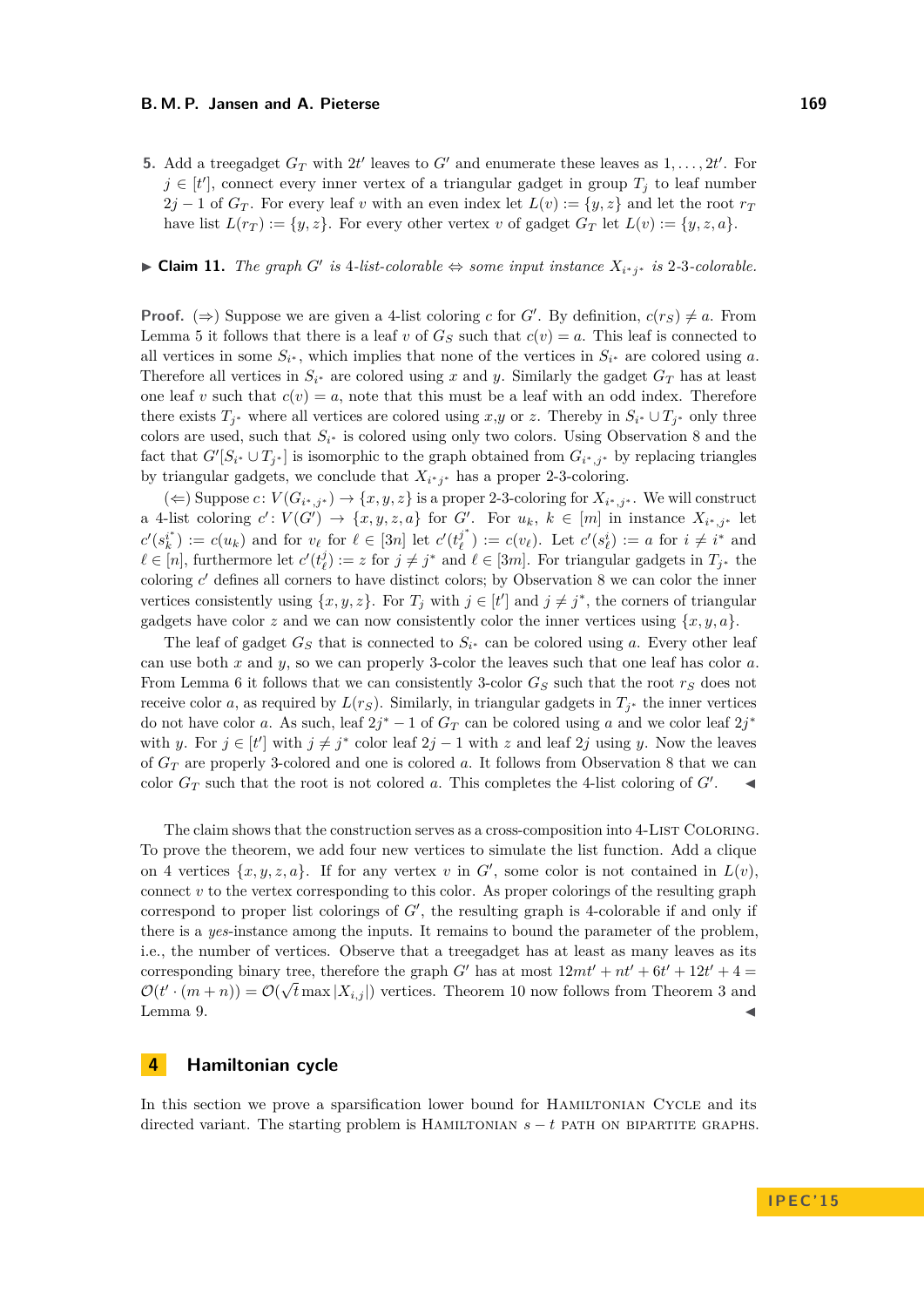HAMILTONIAN  $s - t$  path on bipartite graphs **Input:** An undirected bipartite graph *G* with partite sets *A* and *B* such that  $|B| = n =$  $|A| + 1$ , together with two distinguished vertices  $b_1$  and  $b_n$  that have degree 1. **Question:** Does *G* have a Hamiltonian path from  $b_1$  to  $b_n$ ?

It is known that Hamiltonian path is NP-complete on bipartite graphs [\[14\]](#page-11-18) and it is easy to see that is remains NP-complete when fixing a degree 1 start and endpoint.

▶ **Theorem 12.** (DIRECTED) HAMILTONIAN CYCLE *parameterized by the number of vertices n* does not have a generalized kernel of size  $O(n^{2-\varepsilon})$  for any  $\varepsilon > 0$ , unless NP  $\subseteq$  coNP/poly.

**Proof.** By a suitable choice of polynomial equivalence relation, and by padding the number of inputs, it suffices to give a cross-composition from the  $s - t$  problem on bipartite graphs when the input consists of *t* instances  $X_{i,j}$  for  $i, j \in [\sqrt{t}]$  (i.e.,  $\sqrt{t}$  is an integer), such that each instance  $X_{i,j}$  encodes a bipartite graph  $G_{i,j}$  with partite sets  $A_{i,j}^*$  and  $B_{i,j}^*$  with  $|A_{i,j}^*| = m$ and  $|B^*_{i,j}| = n = m + 1$ , for some  $m \in \mathbb{N}$ . For each instance, label all elements in  $A^*_{i,j}$  as  $a_1^*, \ldots, a_m^*$  and all elements in  $B_{i,j}^*$  as  $b_1^*, \ldots, b_n^*$  such that  $b_1^*$  and  $b_n^*$  have degree 1.

The construction makes extensive use of the path gadget depicted in Figure [3a.](#page-8-0) Observe that if  $G'$  contains a path gadget as an induced subgraph, while the remainder of the graph only connects to its terminals  $N^0$  and  $N^1$ , then any Hamiltonian cycle in  $G'$  traverses the path gadget in one of the two ways depicted in Figure [3a.](#page-8-0) We create an instance  $G'$  of DIRECTED HAMILTONIAN CYCLE that acts as the logical OR of the inputs.

- **1.** First of all construct  $\sqrt{t}$  groups of *m* path gadgets each. Refer to these groups as  $A_i$ , for  $i \in [\sqrt{t}]$ , and label the gadgets within group  $A_i$  as  $a_1^i, \ldots, a_m^i$ . Let the union of all created  $\mathbf{z} \in [\mathbf{v}_i]$ , and label the gaugets within group  $A_i$  as  $a_1, \ldots, a_m$ . Let the union of an created sets  $A_i$  be named  $A$ . Similarly, construct  $\sqrt{t}$  groups of *n* path gadgets each. Refer to these groups as  $B_j$ , for  $j \in [\sqrt{t}]$ , and label the gadgets within group  $B_j$  as  $b_1^j, \ldots, b_n^j$ . Let *B* be the union of all  $B_j$  for  $j \in [\sqrt{t}]$ .
- **2.** For every input instance  $X_{i,j}$ , for each edge  $\{a_k^*, b_\ell^*\}$  in  $X_{i,j}$  with  $k \in [m], \ell \in [n]$ , add an arc from  $IN^0$  of  $a_k^i$  to  $IN^1$  of  $b_\ell^j$  and an arc from  $IN^0$  of  $b_\ell^j$  to  $IN^1$  of  $a_k^i$ .

If some  $X_{i,j}$  has a Hamiltonian  $s - t$  path, it can be mimicked by the combination of  $A_i$  and  $B_j$ , where for each vertex in  $X_{i,j}$  we traverse its path gadget in  $G'$ , following Path 1. The following construction steps are needed to extend such a path to a Hamiltonian cycle in  $G'$ .

- **3.** Add an arc from the  $IN^1$  terminal of  $a^i_\ell$  to the  $IN^0$  terminal of  $a^i_{\ell+1}$  for all  $\ell \in [m-1]$  and all  $i \in [\sqrt{t}]$ . Similarly add an arc from the  $N^1$  terminal of  $b^i_\ell$  to the  $N^0$  of  $b^i_{\ell+1}$  for all  $\ell \in [n-1]$  and all  $i \in [\sqrt{t}]$ .
- **4.** Add a vertex START and a vertex END and the arc (END, START).
- **5.** Let  $r := \sqrt{t} 1$ , add 2*r* tuples of vertices,  $x_i, y_i$  for  $i \in [2r]$  and connect start to  $x_1$ . Furthermore, add the arcs  $(y_i, x_{i+1})$  for  $i \in [2r-1]$ . √
- **6.** For  $i \leq r$  we add arcs from  $x_i$  to the  $N^0$  terminal of the gadgets  $a_1^j, j \in$ *t*]. Furthermore we add an arc from  $IN^1$  of  $a_m^j$  to  $y_i$  for all  $j \in [$ √ or all  $j \in [\sqrt{t}]$  and  $i \in [r]$ . When  $i > r$  add arcs from  $x_i$  to the IN<sup>0</sup> terminal of  $b_1^j$  for  $j \in [\sqrt{t}]$  and connect IN<sup>1</sup> of  $b_n^j$  to  $y_i$ .
- 7. Add a vertex NEXT and the arc  $(y_{2r}, \text{NEXT})$  and an arc from NEXT to the IN<sup>1</sup> terminal of all gadgets  $b_1^j$  for  $j \in [\sqrt{t}]$ .
- **8.** Furthermore, add arcs from  $IN^0$  of all gadgets  $b_n^j$  to END for  $j \in [\sqrt{a_n^j} \times b_n^j]$  $[t]$ . So for each  $B_j$ , exactly one vertex has an outgoing arc to END and one has an incoming arc from NEXT.

This completes the construction of  $G'$ . A sketch of  $G'$  is shown in Figure [3b.](#page-8-1)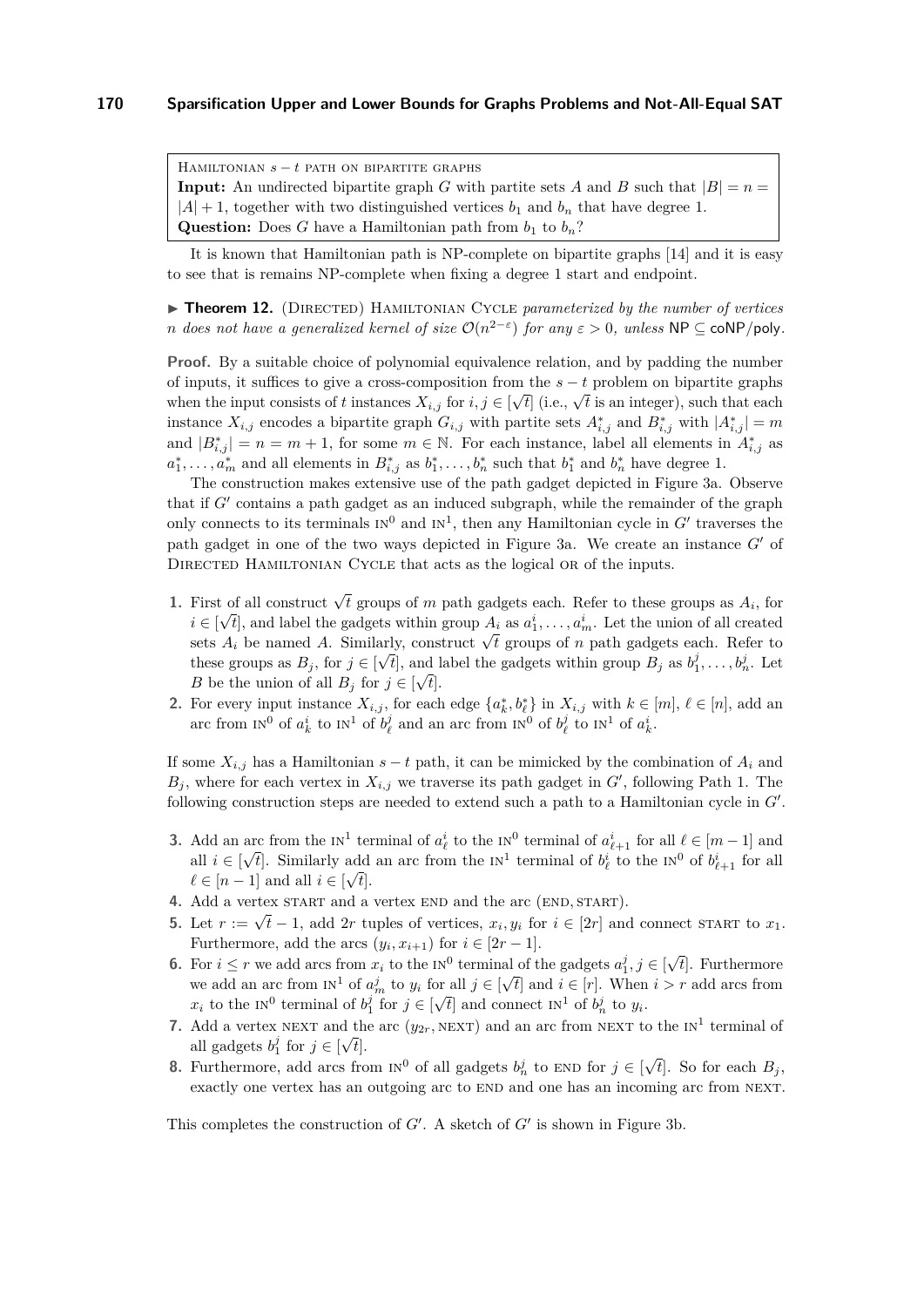<span id="page-8-0"></span>

<span id="page-8-1"></span>**(a)** A path gadget. **(b)** The general structure of the created graph, when given 4 inputs with  $n = 3$  and  $m = 4$ .

**Figure 3** Illustrations for the lower bound for HAMILTONIAN CYCLE.

<span id="page-8-2"></span>**Lemma 13** ( $\star$ ). *Graph G*<sup>*'*</sup> *has a directed Hamiltonian cycle if and only if at least one of the instances*  $X_{i,j}$  *has a Hamiltonian*  $s - t$ *-path.* 

The number of vertices of  $G'$  is  $3(m+n)$  $\sqrt{t} + 3 \cdot 2(\sqrt{t} - 1) + 3 = \mathcal{O}(\sqrt{t})$ √ The number of vertices of G' is  $3(m+n)\sqrt{t+3} \cdot 2(\sqrt{t-1})+3 = \mathcal{O}(\sqrt{t} \cdot (m+n)) =$  $\mathcal{O}(\sqrt{t} \cdot \max |X_{i,j}|)$ . By with Lemma [13](#page-8-2) the construction is a degree-2 cross-composition from HAMILTONIAN  $s - t$ -paths in Bipartite graphs to Directed Hamiltonian cycle parameterized by the number of vertices, proving the generalized kernel lower bound for the directed problem. Karp [\[20\]](#page-11-19) gave a polynomial-time reduction that, given an *n*-vertex directed graph  $G$ , produces an undirected graph  $G'$  with  $3n$  vertices such that  $G$  has a directed Hamiltonian cycle if and only if *G*<sup> $\prime$ </sup> has a Hamiltonian cycle. This is a linear parameter transformation from directed Hamiltonian cycle to Hamiltonian cycle. Since linear-parameter transformations transfer lower bounds  $[3, 4]$  $[3, 4]$  $[3, 4]$ , we conclude that (DIRECTED) HAMILTONIAN CYCLE does not have a generalized kernel of size  $\mathcal{O}(n^{2-\epsilon})$  for any  $\epsilon > 0$ .

## **5 Dominating set**

In this section we discuss the Dominating Set problem and its variants. Dom *et al.* [\[9\]](#page-11-20) proved several kernelization lower bounds for the variant RED-BLUE DOMINATING SET, which is the variant on bipartite (red/blue colored) graphs in which the goal is to dominate all the blue vertices by selecting a small subset of red vertices. Using ideas from their kernel lower bounds for the parameterization by either the number of red or the number of blue vertices, we prove sparsification lower bounds for (Connected) Dominating Set. Since we parameterize by the number of vertices, the same lower bounds apply to the dual problems Nonblocker and Max Leaf Spanning Tree, resulting in the following theorem.

<span id="page-8-3"></span>▶ Theorem 14 (\*). (CONNECTED) DOMINATING SET, NONBLOCKER, and MAX LEAF Spanning Tree *parameterized by the number of vertices n do not have a generalized kernel of size*  $\mathcal{O}(n^{2-\epsilon})$  *for any*  $\epsilon > 0$ *, unless*  $\mathsf{NP} \subseteq \mathsf{coNP/poly}$ *.* 

The proof is deferred to the complete version [\[19\]](#page-11-17) due to space restrictions. Just as the sparsification lower bounds for VERTEX COVER that were presented by Dell and van Melkebeek [\[8\]](#page-11-2) had implications for the parameterization by the solution size *k*, Theorem [14](#page-8-3) has implications for the kernelization complexity of *k*-NoNBLOCKER and *k*-MAX LEAF.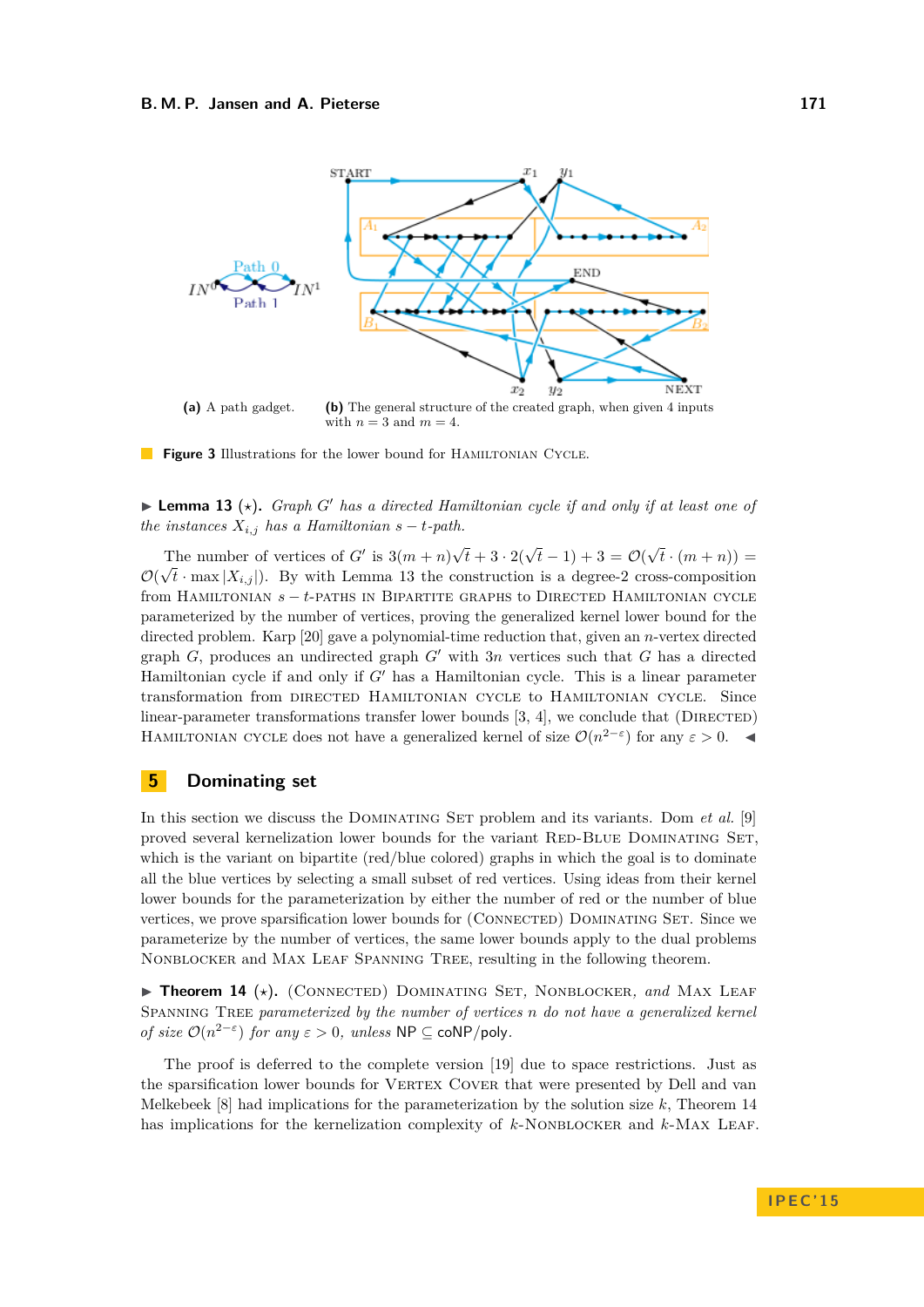Since the solution size *k* never exceeds the number of vertices in this problem, a kernel with  $\mathcal{O}(k^{2-\epsilon})$  edges would give a nontrivial sparsification, contradicting Theorem [14.](#page-8-3) Hence our results show that the existing linear-vertex kernels for *k*-Nonblocker [\[6\]](#page-11-8) and *k*-Max LEAF [\[11\]](#page-11-9) cannot be improved to  $\mathcal{O}(k^{2-\epsilon})$  edges unless NP  $\subseteq$  coNP/poly.

## **6 d-Hypergraph 2-Colorability and d-NAE-SAT**

The goal of this section is to give a nontrivial sparsification algorithm for NAE-SAT and prove a matching lower bound. For ease of presentation, we start by analyzing the closely related hypergraph 2-colorability problem. Recall that a hypergraph consists of a vertex set *V* and a set *E* of *hyperedges*; each hyperedge  $e \in E$  is a subset of *V*. A 2-coloring of a hypergraph is a function  $c: V \to \{1, 2\}$ ; such a coloring is *proper* if there is no hyperedge whose vertices all obtain the same color. We will use *d*-Hypergraph 2-Colorability to refer to the setting where hyperedges have size at most *d*. The corresponding decision problem asks, given a hypergraph, whether it is 2-colorable.

<span id="page-9-0"></span>▶ Theorem 15. *d*-HYPERGRAPH 2-COLORABILITY *parameterized by the number of vertices n has a kernel with*  $2 \cdot n^{d-1}$  *hyperedges that can be encoded in*  $\mathcal{O}(n^{d-1} \cdot d \cdot \log n)$  *bits.* 

**Proof.** Suppose we are given a hypergraph with vertex set *V* and hyperedges *E*, where each hyperedge contains at most *d* vertices. We show how to reduce the number of hyperedges without changing the 2-colorability status. Let  $E_r \subseteq E$  denote the set of edges in *E* that contain exactly *r* vertices. For each  $E_r$  we construct a set  $E'_r \subseteq E_r$  of *representative hyperedges.* Enumerate the edges in  $E_r$  as  $e_1^r, \ldots, e_k^r$ . We construct a  $(0, 1)$ -matrix  $M_r$  with  $N := \binom{n}{r-1}$  rows and *k* columns. Consider all possible subsets  $A_1, \ldots, A_N$  of size  $r-1$  of the set of vertices *V*. Define the elements  $m_{i,j}$  for  $i \in N$  and  $j \in k$  of  $M_r$  as follows.

$$
m_{i,j} := \begin{cases} 1 & \text{if } A_i \subseteq e_j^r; \\ 0 & \text{otherwise.} \end{cases}
$$

Using Gaussian elimination, compute a basis *B* of the columns of this matrix, which is a subset of the columns that span the column space of  $M_r$ . Let  $E'_r$  contain edge  $e_i^r$  if the *i*'th column of  $M_r$  is contained in *B*, and define  $E' := \bigcup_{r \in [d]} E'_r$ , which forms the kernel. Using a lemma due to Lovász [\[21\]](#page-11-10), we can prove that  $E'$  preserves the 2-colorability status.

## ▶ **Lemma 16** ( $\star$ ). (*V, E*) *has a proper* 2*-coloring*  $\Leftrightarrow$  (*V, E'*) *has a proper* 2*-coloring.*

To bound the size of the kernel, consider the matrix  $M_r$  for  $r \in [d]$ . Its rank is bounded by the minimum of its number of rows and columns, which is at most  $\binom{n}{r-1} \leq n^{r-1}$ . As such, we get  $|E'_r| \le \text{rank}(M_r) \le n^{r-1}$ . Note that  $d \le n$ , such that  $|E'| \le \sum_{r=1}^d n^{r-1} =$  $n^{d-1} + \sum_{r=1}^{d-1} n^{r-1} \leq 2 \cdot n^{d-1}$ . So *E*<sup> $\prime$ </sup> contains at most  $2n^{d-1}$  hyperedges. Since a hyperedge consists of at most *d* vertices, the kernel can be encoded in  $\mathcal{O}(n^{d-1} \cdot d \cdot \log n)$  bits.

By a folklore reduction, Theorem [15](#page-9-0) gives a sparsification for NAE-SAT. Consider an instance of *d*-nae-sat, which is a conjunction of clauses of size at most *d* over variables  $x_1, \ldots, x_n$ . The formula gives rise to a hypergraph on vertex set  $\{x_i, \neg x_i \mid i \in [n]\}$ containing one hyperedge per clause, whose vertices correspond to the literals in the clause. When additionally adding *n* hyperedges  $\{x_i, \neg x_i\}$  for  $i \in [n]$ , it is easy to see that the resulting hypergraph is 2-colorable if and only if there is a NAE-satisfying assignment to the formula. The maximum size of a hyperedge matches the maximum size of a clause and the number of created vertices is twice the number of variables. We can therefore sparsify an *n*-variable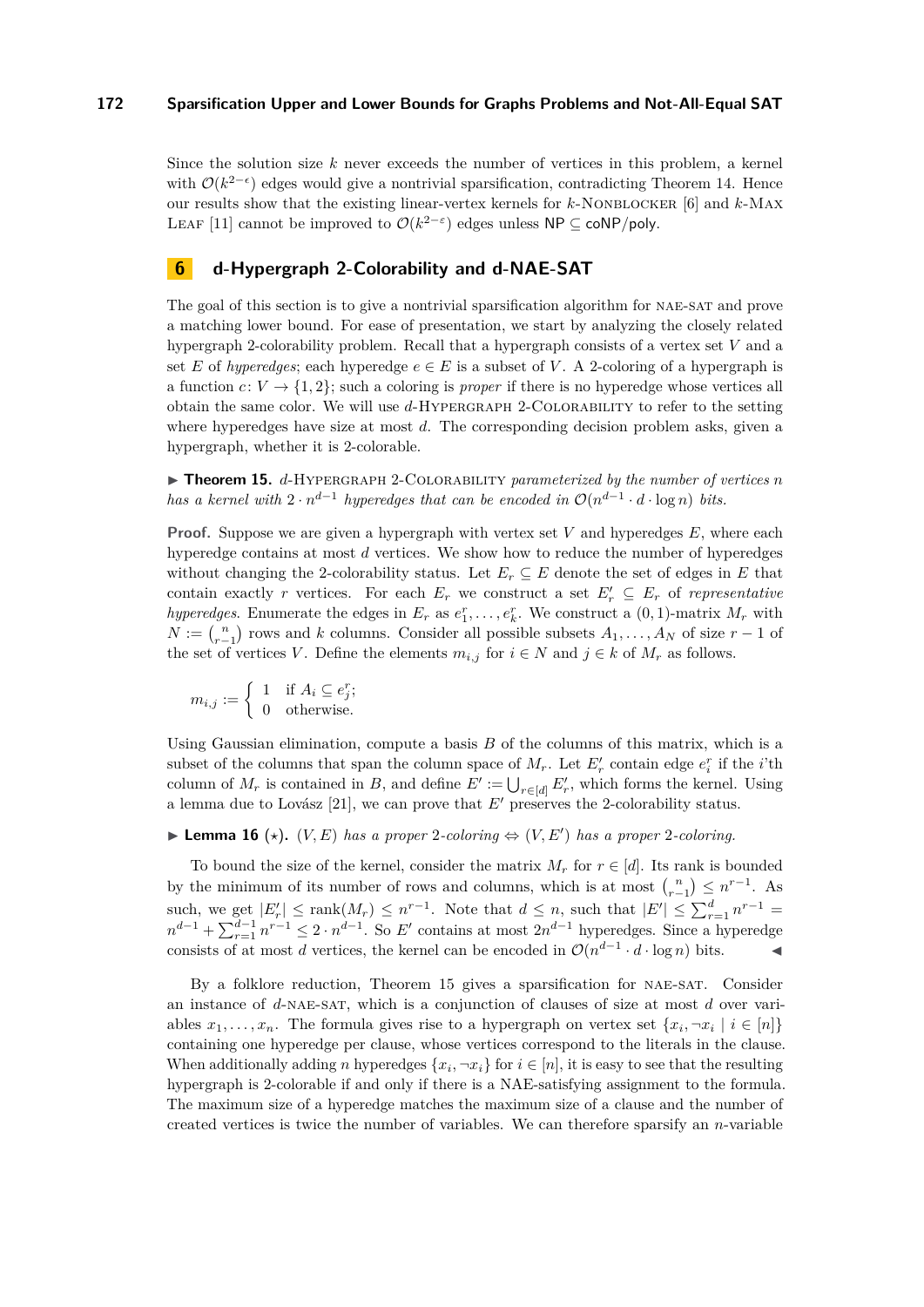instance of *d*-NAE-SAT in the following way: reduce it to a *d*-hypergraph with  $n' := 2n$ vertices and apply the kernelization algorithm of Theorem [15.](#page-9-0) It is easy to verify that restricting the formula to the representative hyperedges in the kernel gives an equisatisfiable formula containing  $2 \cdot (n')^{d-1} \in \mathcal{O}(2^{d-1}n^{d-1})$  clauses, giving a sparsification for NAE-SAT. As mentioned in the introduction, the existence of a linear-parameter transformation [\[18\]](#page-11-21) from *d*-CNF-SAT to  $(d + 1)$ -NAE-SAT also implies a sparsification *lower bound* for *d*-NAE-SAT, using the results of Dell and van Melkebeek [\[8\]](#page-11-2). Hence we obtain the following theorem.

**► Theorem 17.** For every fixed  $d \geq 4$ , the d-NAE-SAT problem parameterized by the number *of variables n has a kernel with*  $\mathcal{O}(n^{d-1})$  *clauses that can be encoded in*  $\mathcal{O}(n^{d-1} \cdot \log n)$  *bits, but admits no generalized kernel of size*  $\mathcal{O}(n^{d-1-\epsilon})$  *for*  $\epsilon > 0$  *unless*  $\mathsf{NP} \subseteq \mathsf{coNP/poly}$ *.* 

## **7 Conclusion**

We have added several classic graph problems to a growing list of problems for which non-trivial polynomial-time sparsification is provably impossible under the assumption that  $NP \not\subset \text{coNP/poly}$ . Our results for (CONNECTED) DOMINATING SET proved that the linearvertex kernels with  $\Theta(k^2)$  edges for *k*-NONBLOCKER and *k*-MAX LEAF SPANNING TREE cannot be improved to  $\mathcal{O}(k^{2-\varepsilon})$  edges unless  $\mathsf{NP} \subseteq \mathsf{coNP/poly}.$ 

The graph problems for which we proved sparsification lower bounds can be defined in terms of vertices: the 4-Coloring problem asks for a partition of the vertex set into four independent sets, DOMINATING SET asks for a dominating subset of vertices, and Hamiltonian Cycle asks for a permutation of the vertices that forms a cycle. In contrast, not much is known concerning sparsification lower bounds for problems whose solution is an edge subset of possibly quadratic size. For example, no sparsification lower bounds are known for well-studied problems such as MAX CUT, CLUSTER EDITING, or FEEDBACK ARC SET IN TOURNAMENTS. Difficulties arise when attempting to mimic our lower bound constructions for such edge-based problems. Our constructions all embed *t* instances into √ a  $2 \times \sqrt{t}$  table, using each combination of a cell in the top row and bottom row to embed one input. For problems defined in terms of edge subsets, it becomes difficult to "turn off" the contribution of edges that are incident on vertices that do not belong to the two cells that correspond to a *yes*-instance among the inputs to the or-construction. This could be interpreted as evidence that edge-based problems such as MAX CUT might admit non-trivial polynomial sparsification. We have not been able to answer this question in either direction, and leave it as an open problem. For completeness, we point out that Karp's reduction [\[20\]](#page-11-19) from VERTEX COVER to FEEDBACK ARC SET (which only doubles the number of vertices) implies, using existing bounds for VERTEX COVER [\[8\]](#page-11-2), that FEEDBACK ARC SET does not have a compression of size  $\mathcal{O}(n^{2-\epsilon})$  unless  $\mathsf{NP} \subseteq \mathsf{coNP/poly}$ .

Another problem whose compression remains elusive is 3-Coloring. In several settings (cf. [\[12\]](#page-11-22)), the optimal kernel size matches the size of minimal obstructions in a problem-specific partial order. This is the case for *d*-NAE-SAT, whose kernel with  $\mathcal{O}(n^{d-1})$  clauses matches the fact that critically 3-chromatic *d*-uniform hypergraphs have at most  $\mathcal{O}(n^{d-1})$  hyperedges. Following this line of reasoning, it is tempting to conjecture that 3-Coloring does not admit subquadratic compressions: there are critically 4-chromatic graphs with  $\Theta(n^2)$  edges [\[23\]](#page-11-23).

The kernel we have given for *d*-nae-sat is one of the first examples of non-trivial polynomial-time sparsification for general structures that are not planar or similarly guaranteed to be sparse. Obtaining non-trivial sparsification algorithms for other problems is an interesting challenge for future work. Are there natural problems defined on general graphs that admit subquadratic sparsification?